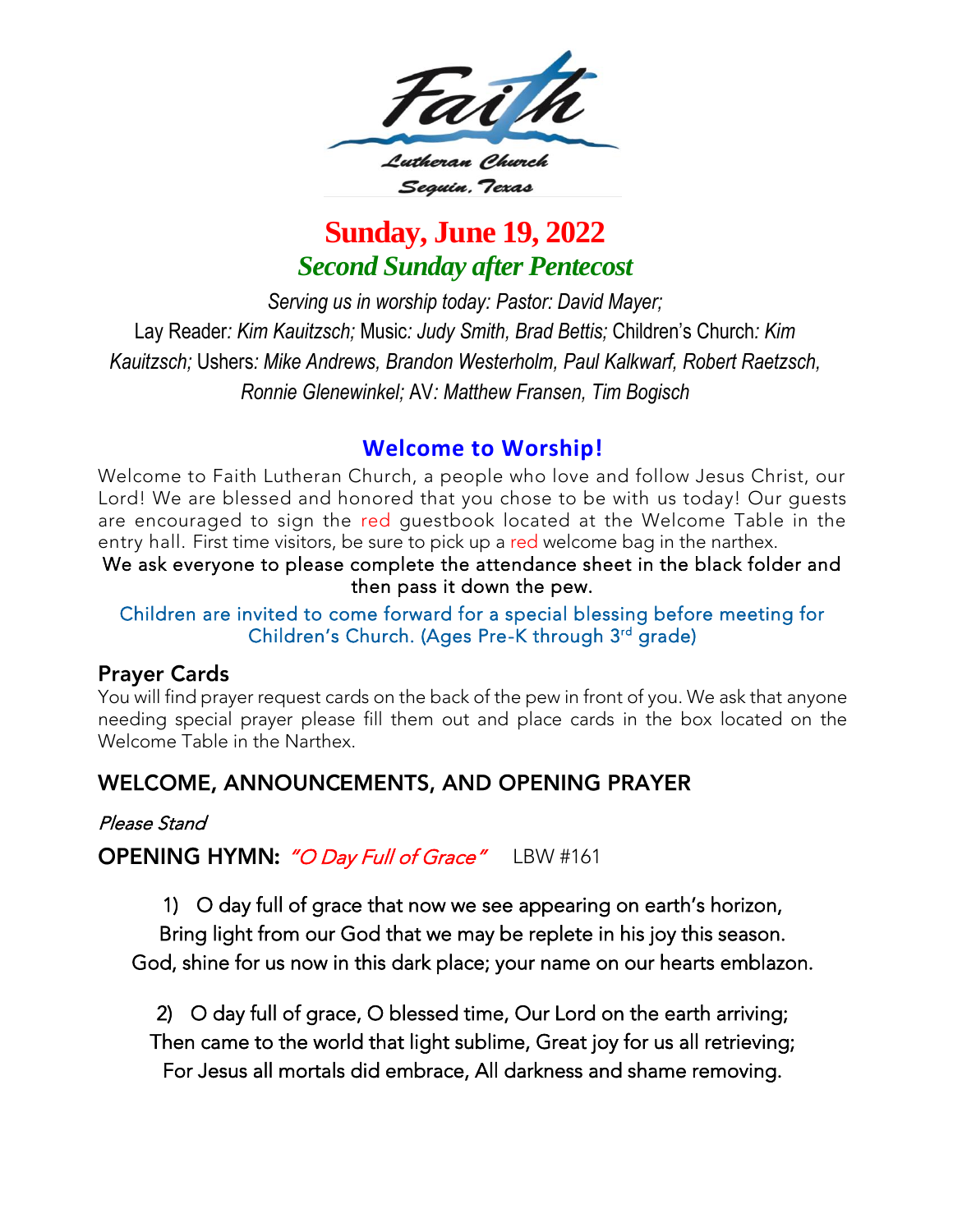3) For Christ bore our sins, and not his own, when he on the cross was hanging; And then he are around the stone and moved the stone, then he are the stone, the stone, unto him belonging, Might join with angelic host to raise our voices in endless singing.

4) God came to us then at Pentecost, his Spriit new life revealing, That we might no more from him be lost, all darkness for us dispelling. That we might no more from him be lost, all darkness for us dispelling.<br>This flame will the more of six offices and britan to us all his besling. His flame will the mark of sin efface and bring to us all his healing.

5) When we on that final journey go that Christ is for us preparing, We'll gather in song, our hearts aglow, all joy of the heavens sharing, And walk in the light of God's own place, with angels his name adoring. And walk in the light of God's own place, with angels his name adoring.

The sign of the cross may be made in remembrance of your Baptism.

- P: In the name of the Father, and of the + Son, and of the Holy Spirit.
- $C:$
- $P:$ Almighty God, to whom all hearts are open, all desires known, and from whom no secrets are hid: Cleanse the thoughts of our hearts by the inspiration of your Holy Spirit, that we may perfectly love you and worthily magnify your holy Holy Spirit, that we may perfectly love you and worthing maging your holy name, through Jesus Christ our Lord.
- $C:$
- $\frac{1}{2}$ P: If we say we have no sin, we deceive ourselves and the truth is not in us. But if<br>We confere our sins, God who is faithful and just will forgive our sins and we confess our sins, God who is faithful and just will forgive our sins and cleanse us from all unrighteousness. (1 John 1: 8-9, ESV)

# Silence for reflection and self-examination.

- $P:$ Most Merciful God.
- C: We confess that we have sinned against you in thought, word, and deed, by what we have done and by what we have left undone. We have not loved you with our whole heart; we have not loved our neighbors as ourselves. For the sake of your Son, Jesus Christ, have mercy on us. Forgive us, renew us, and lead us, so that we may delight in your will and walk in your ways, to the glory of your holy name. Amen.
- $P:$ In the mercy of almighty God, Jesus Christ was given to die for us, and for his sake God forgives us all of our sins. To those who believe in Jesus Christ, for the same of the forgives used for the God and bectome on them the he gives the power to become the children of God and bestows on them the Holy Spirit.<br>**Amen.**
- $\mathsf{C}$ : Amen.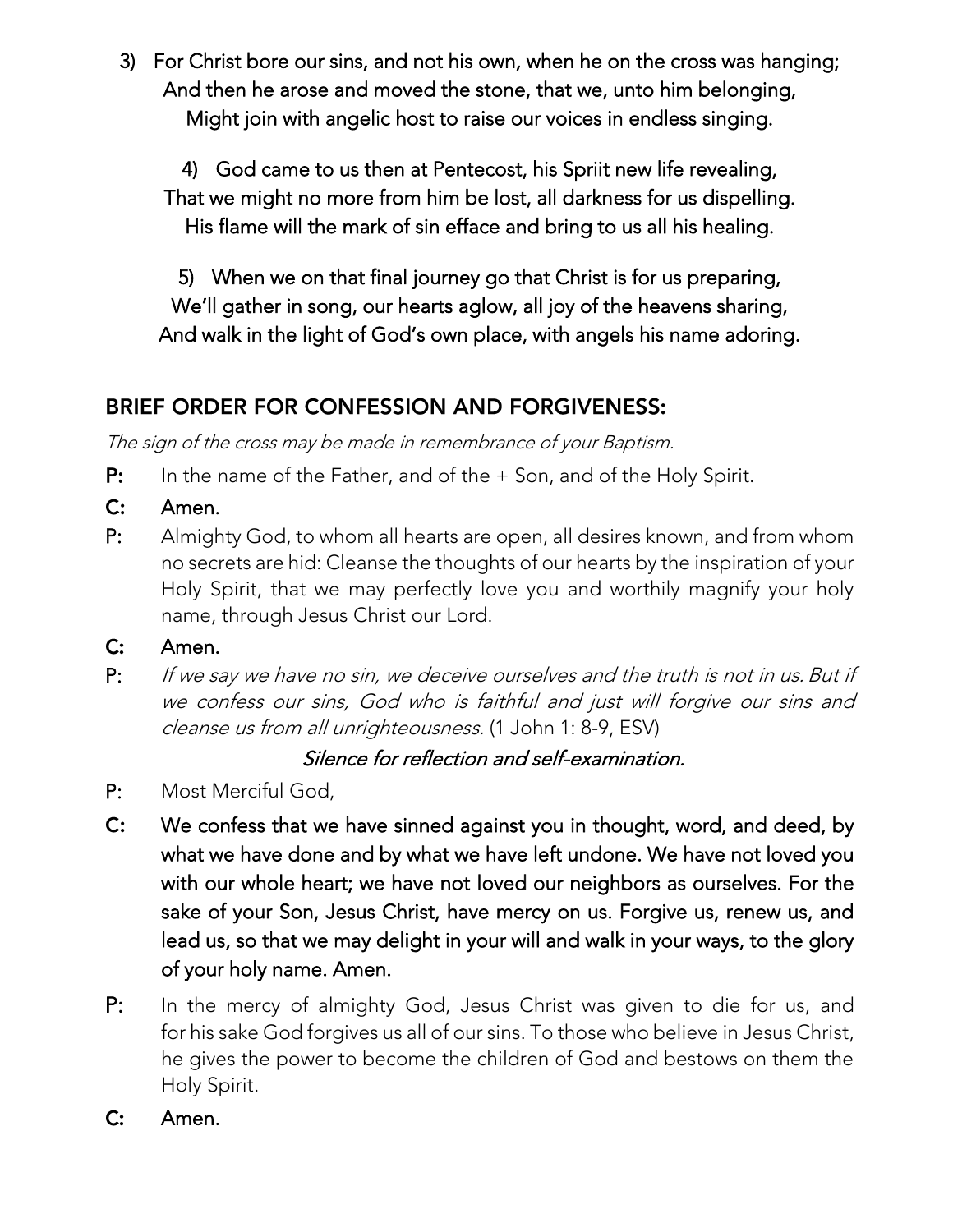## HYMN OF PRAISE: "This is the Feast.." Pq. 60 LBW

### $P:$ Glory to God in the highest, and peace to his people on earth.

♫ This is the feast of victory for our God. Worthy is Christ, the Lamb who was slain, Whose blood set us free to people of God. This is the feast of victory of our God. Alleluia, alleluia, alleluia. Power, riches, wisdom, and strength, and honor, blessing, and glory are his. This is the feast of victory for our God. Alleluia, alleluia, alleluia. Sing with all the people of God, And join in the hymn of all creation: Blessing, honor, glory, and might be to God and the Lamb forever. Amen. This is the feast of victory for our God. Alleluia alleluia, alleluia. For the Lamb who was slain has begun his reign. Alleluia. This is the feast of victory for our God. This is the feast of victory for our God. Alleluia, alleluia, alleluia. <mark>♪</mark>

You may be seated.

FIRST READING: Isaiah 65:1-9  $(NIV)$ 

"I revealed myself to those who did not ask for me; To a nation that did not call on my name, I said, 'Here am I, here am I.' I said, 'Here am I, here am I.' <sup>2</sup>All day long I have held out my hands to an obstinate people,<br>who walk in ways not good, pursuing their own imaginations pursuing their own imaginations a people who continually provoke me to my very face,<br>offering sacrifices in gardens and burning incense on altars of brick; and buring incense on altars of brick; <sup>4</sup>who sit among the graves and spend their nights keeping secret vigil;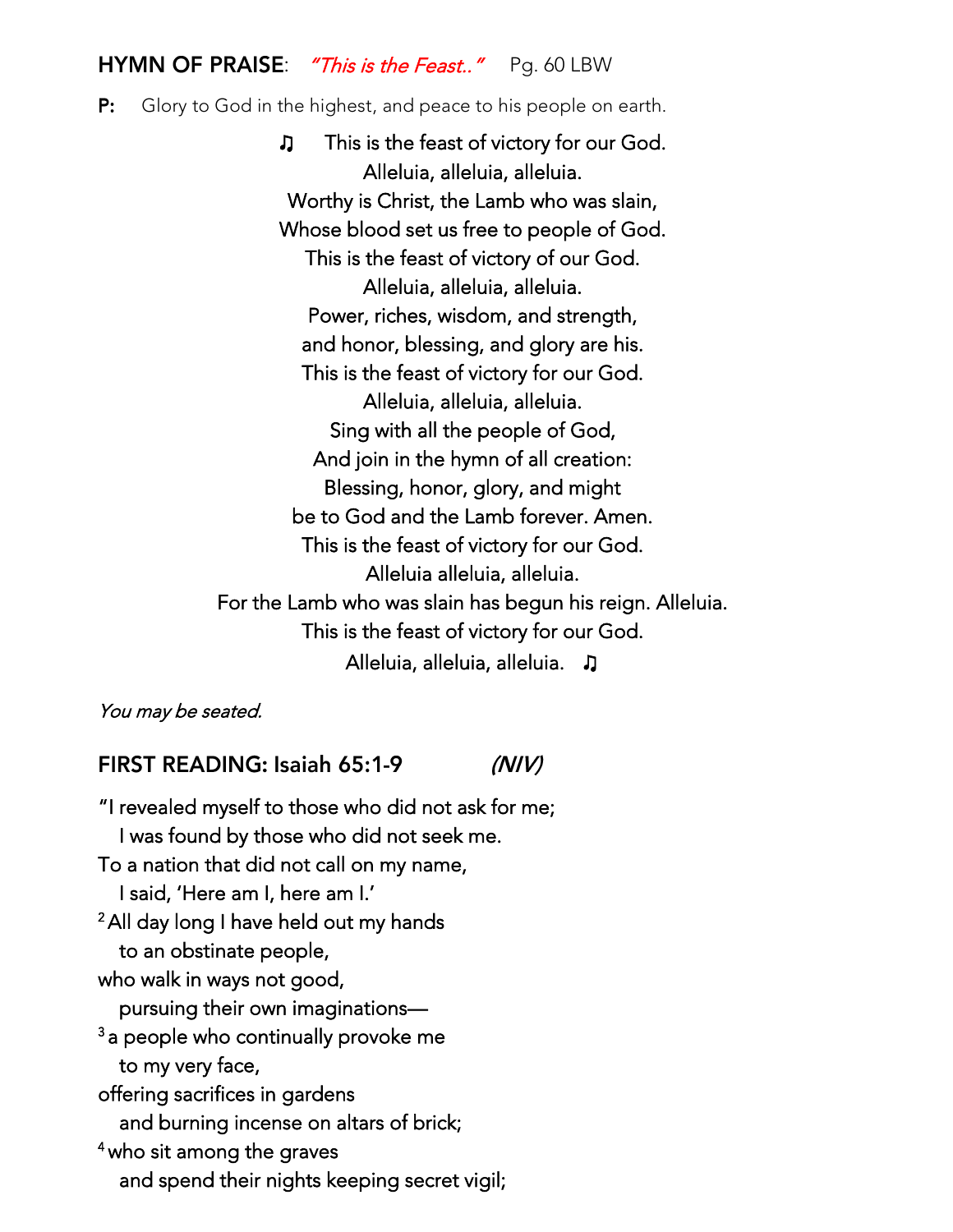who eat the flesh of pigs,<br>and whose pots hold broth of impure meat;

and whose pots hold broth of impure means, <sup>5</sup>who say, 'Keep away; don't come near me,

 for I am too sacred for you!' a fire that keeps burning all day.

 $6$  "See, it stands written before me: I will not keep silent but will pay back in full; I will pay it back into their laps—

I will pay it back into their laps— *Poth your sins and the sins of your ancestors,*"

says the LORD.<br>Because they burned sacrifices on the mountains" and defied me on the hills.

I will measure into their laps

the full payment for their former deeds."

 $8$ This is what the LORD says:

"As when juice is still found in a cluster of grapes and people say, 'Don't destroy it, there is still a blessing in it,'

so will I do in behalf of my servants; I will not destroy them all.

I will have destroy them all. 9

and from Judah those who will possess my mountains;

my chosen people will inherit them,

my chosen people will increase them, and there will my servants live.

### To be read responsively  $(NIV)$ **PSALM 3**

<sup>1</sup> LORD, how many are my foes!<br>How many rise up against me!

# $2$  Many are saying of me, "God will not deliver him."

 $3$  But you, LORD, are a shield around me, my glory, the One who lifts my head high.

- my glory, the one middle who hay head high. 4 and he answers me from his holy mountain.
- and he answers me from his holy mountain.

I wake again, because the LORD sustains me.

I wake again, because the LORD sustains me. 6 I will not fear though tens of thousands assail me on every side.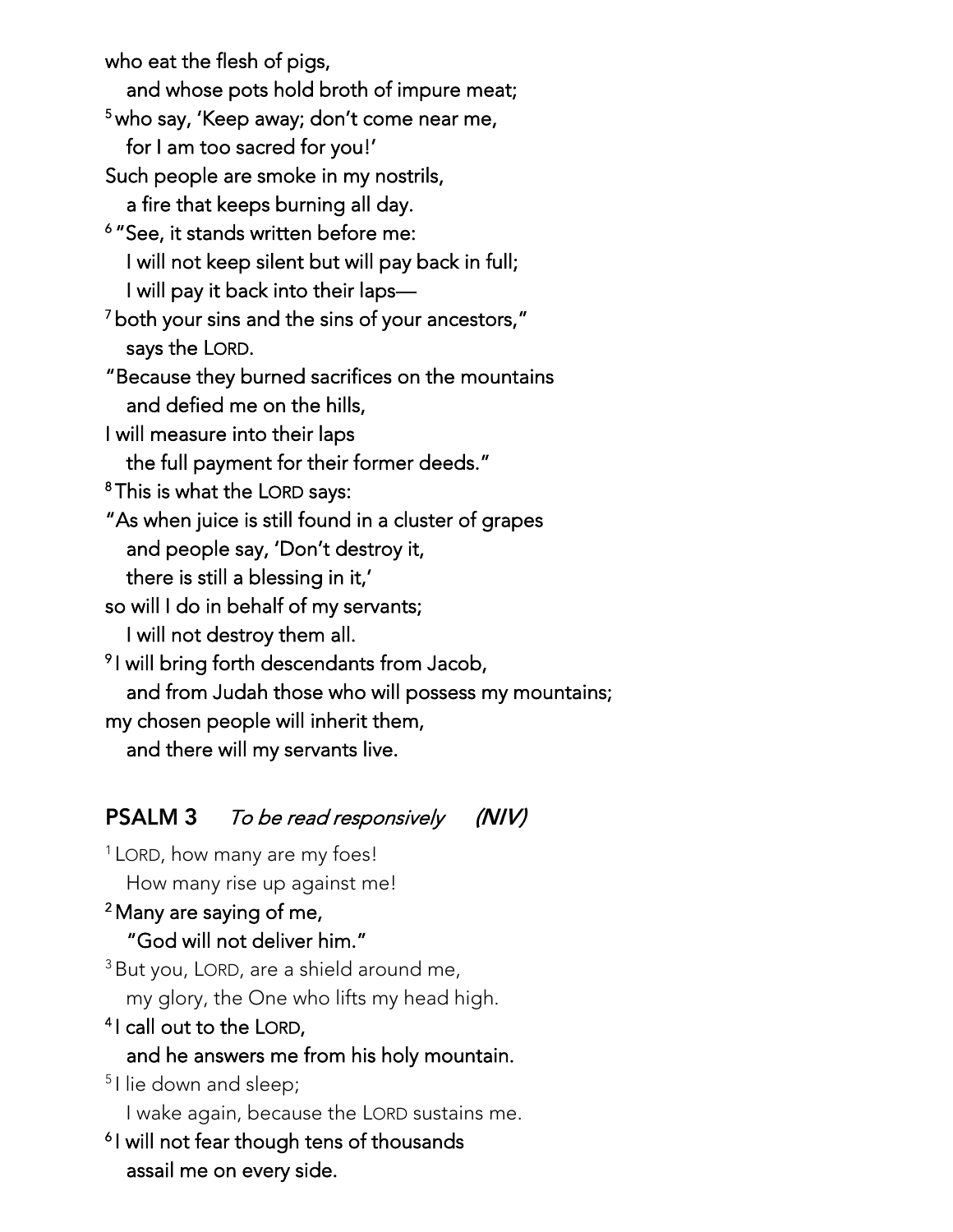$^7$ Arise, LORD!<br>Deliver me, my God! Strike all my enemies on the jaw; break the teeth of the wicked. <sup>8</sup> From the LORD comes deliverance. <sup>8</sup>From the LORD comes deliverance.

May your blessing be on your people.

## **SECOND READING: Galatians 3:23-4:7**  $(N/V)$

<sup>23</sup> Before the coming of this faith, we were held in custody under the law, locked up until the faith that was to come would be revealed. <sup>24</sup> So the law was our quardian until the faith that was to come would be revealed. Thou the law was our guardian<br>watil Christ same that was might be institued by faith. <sup>25</sup> New that this faith besteems we are no longer under a quardian. <sup>25</sup>Now that this faith has come,

we are no longer under a guardian.<br>26 Carta Chaint Leone neur eas all abilab -- So in Christ Jesus you are all children of God through faith, - for all of you who<br>were bentized into Christ beye alathed yourselves with Christ. <sup>28</sup> There is neither 27 were baptized into Christ have clothed yourselves with Christ. <sup>28</sup>There is neither<br>Jau nam Cantile, neither claus new free, new is there make and female, female are Jew nor Gentile, neither start me nor, nor is there made and female, for you are all.<br>And in Christ Jews 29 If you belong to Christ then you are Abraham/s seed, and heirs according to the promise. 29 If you belong to Christ, then you are Abraham's seed, and

4 What I am saying is that as long as an heir is underage, he is no different from a slave, although he owns the whole estate.  $2$  The heir is subject to guardians and slave, although he owns the whole estate. The heir is subject to guardians and<br>trustees until the time set bubis father 3Se also when we were undergas, we w trustees until the time set by his father. <sup>3</sup>So also, when we were underage, we were in statery and the elemental spiritual forces of the memor.<br>In al fully come, Cod contribution home of a women, home w  $\frac{4}{3}$  but when the set time. had fully come, God sent his Son, born of a woman, born under the law, The 5 you are his sons, God sent the Spirit of his Son into our hearts, the Spirit who calls \* because<br>ble cells you are his sons, God sent the Spirit of his Son into our hearts, the Spirit me calls. out, *"Abba*, Father." <sup>7</sup> So you are no longer a slave, but God's child; and since you<br>are his abild. Cad has made you also an hair are his child, God has made you also an heir.

# Please stand for the Holy Gospel.

### **GOSPEL: Luke 8:26-39**  $(N/V)$

<sup>26</sup> They sailed to the region of the Gerasenes, which is across the lake from from the town. For a long time this man had not worn clothes or lived in a house, Galilee. <sup>27</sup> When Jesus stepped ashore, he was met by a demon-possessed man but had lived in the tombs. <sup>28</sup> When he saw Jesus, he cried out and fell at his feet, but had lived in the tombs. <sup>28</sup> when he saw Jesus, he cried out and fell at his feet,<br>shouting at the ten of his voice. "What de very wort with me, Jesus, Can of the Most High God? I beg you, don't torture me!" <sup>29</sup> For Jesus had commanded the Most High God? I beg you, don't torture me! The Jesus had commanded the was chained hand and foot and kept under guard, he had broken his chains and had been driven by the demon into solitary places. had been driven by the demon into solitary places.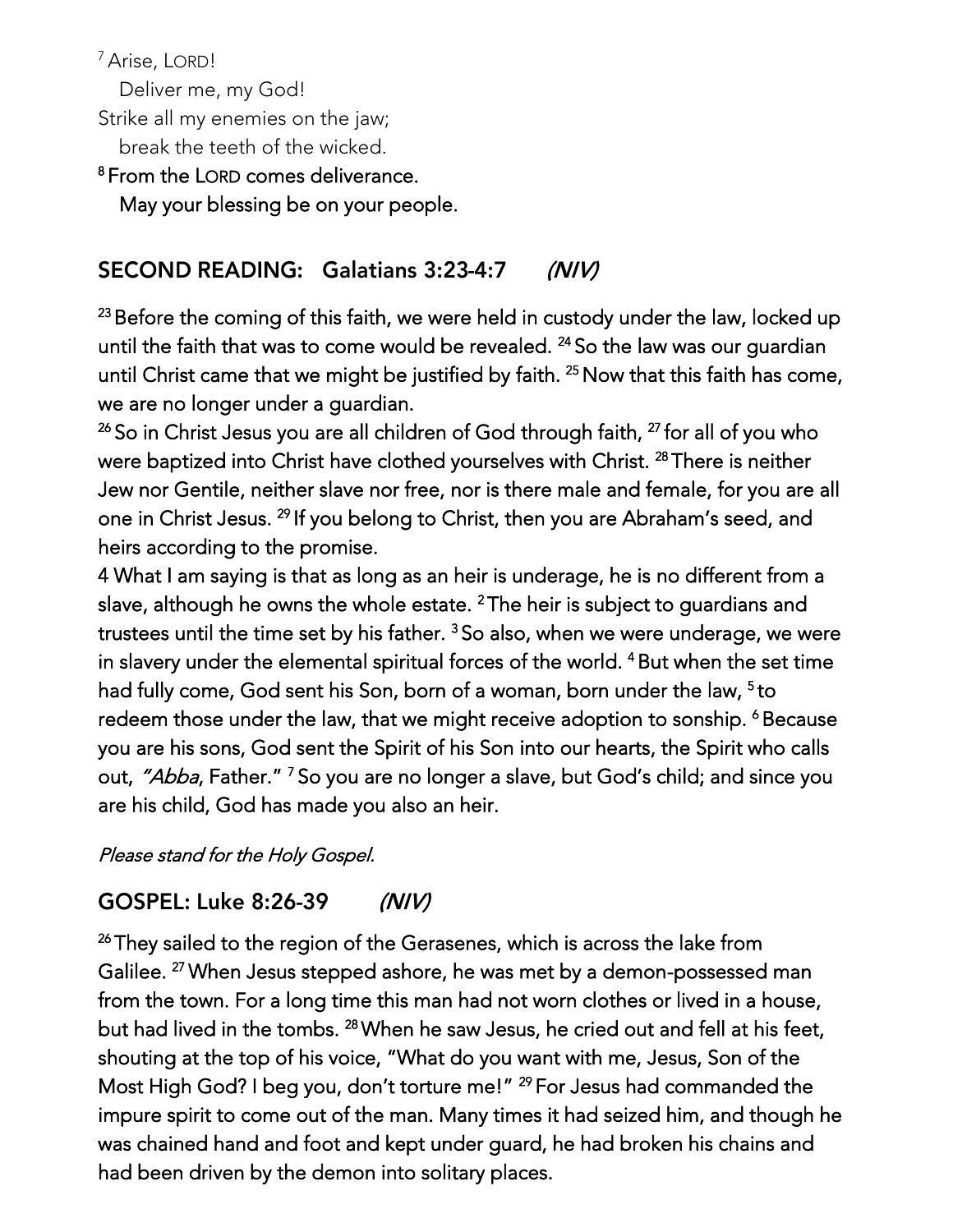303 Jesus asked him, "What is your name?"<br>"Legisc" he contied he equations along begged Jesus repeatedly not to order them to go into the Abyss. <sup>2</sup> And they

begged Jesus repeatedly not to order them to go into the Abyss. -- A large herd of pigs was feeding there on the hillside. The demons begged Jesus<br>to lat them as into the nine and he was them memission. <sup>33</sup>Mb and he demons to let them go into the pigs, and he gave them permission. <sup>23</sup> when the demons<br>same autof the man the word into the nine and the hand maked down the stabank into the lake and was drowned.

<sup>34</sup> When those tending the pigs saw what had happened, they ran off and reported this in the town and countryside,  $35$  and the people went out to see what had this in the town and countryside, " and the people went out to see what had had gone out, sitting at Jesus' feet, dressed and in his right mind; and they were afraid. <sup>36</sup> Those who had seen it told the people how the demon-possessed man afraid. "Those who had seen it told the people how the demon-possessed man<br>had haar awad 3<sup>7</sup>Than all the naanla af the razion af the Careanae asked Jam had been cured.<br>As la sua dhama la s <sup>37</sup>Then all the people of the region of the Gerasenes asked Jesus to leave them, because they were overcome with fear. So he got into the boat and

left. <sup>38</sup>The man from whom the demons had gone out begged to go with him, but the set of the set of the set of the set of the set of the set of the set of the set of the set of the set of the set of the set of the set of the se you." So the man went away and told all over town how much Jesus had done for Jesus sent him away, saying, <sup>39</sup> "Return home and tell how much God has done for you." So the man went away and told all over town how much Jesus had done for

A: The gospel of our Lord. C: Thanks be to God.

You may be seated.

# **CHILDREN'S CHURCH**

**MESSAGE** 

Pastor David Mayer

# HYMN OF THE DAY: "Good, Good Father"

1) I've heard a thousand stories<br>Of what they think You're like But I've heard the tender whisper<br>Of love in the dead of night Of love in the dead of night<br>You tell me that You're pleased And that I'm never alone

Chorus You're a Good Good Father It's who You are It's who You are It's who You are And I'm loved by You It's who I am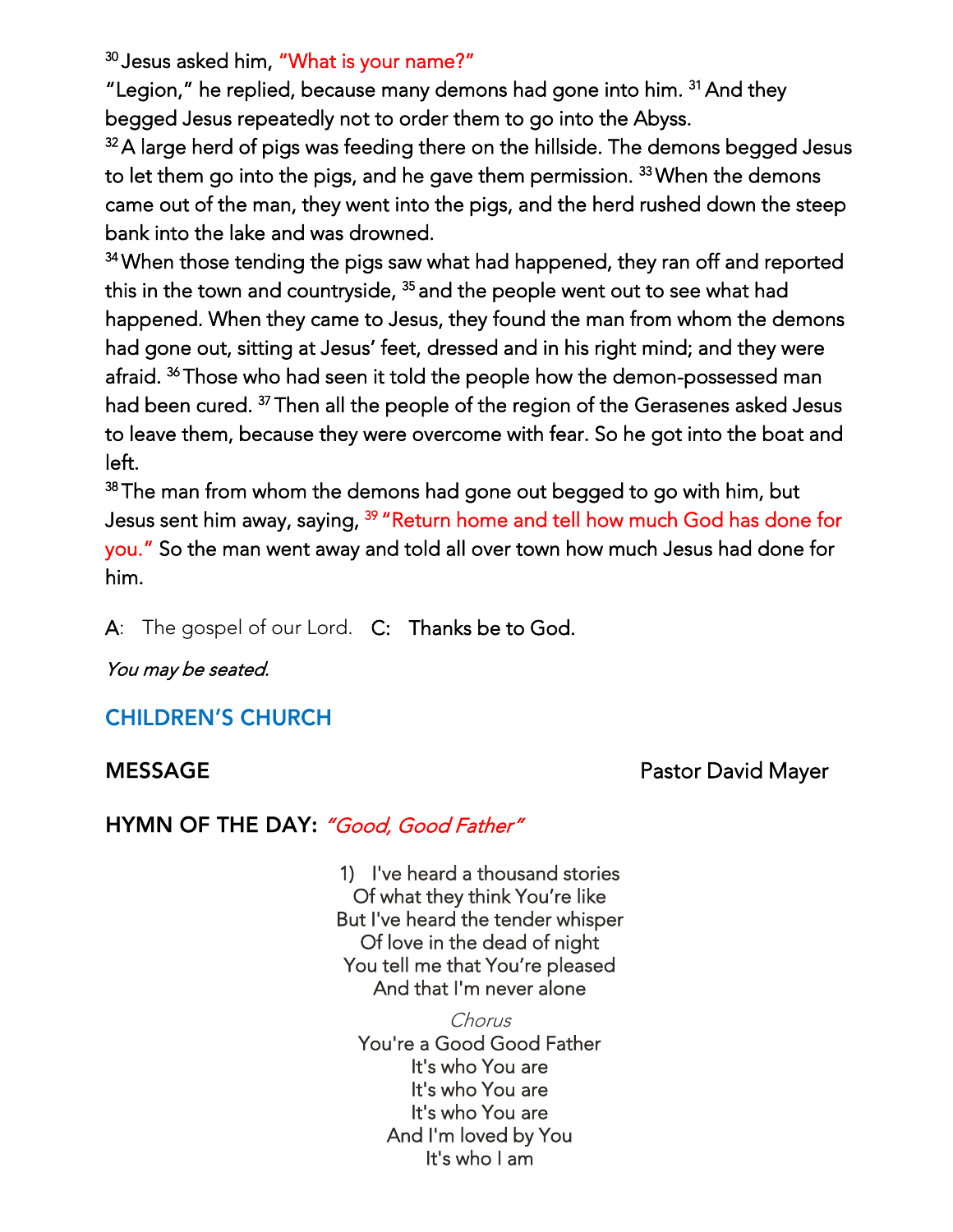## It's who I am It's who I am

2) I've seen many searching for answers<br>Ear and wide But I know we're all searching for answers Only You provide<br>cause You know just what we need Before we say a word (Chorus)

Bridge

You are perfect in all of Your ways You are perfect in all of Your ways You are perfect in all of Your ways to us

3) Love so undeniable I can hardly speak Peace so unexplainable I can hardly think As You call me deeper still As You call me deeper still As You call me deeper still Into love love love (Chorus)

CCLI Song # 7036612 Anthony Brown | Pat Barrett For use solely with the SongSelect® [Terms of Use.](https://songselect.ccli.com/about/termsofuse) All rights reserved. [www.ccli.com](http://www.ccli.com/) CCLI License # 11074056

# **OFFERING**

(The offering plate will be passed down each pew with the help of our ushers.)

# Please stand when offertory has begun.

**OFFERTORY:** "Let the vineyards be fruitful, Lord..." Pg. 66 LBW

C:  $\Box$  Let the vineyards be fruitful, Lord,<br>and fill to the brim our cup of blessing. Gather a harvest from the seeds that were sown, that we may be fed with the bread of life. Gather the hopes and dreams of all; unite them with the prayers we offer now. Grace our table with your presence, Grace our table with your presence, and give us a foretaste of the feast to come.  $\textcolor{orange}\mathsf{J}$ 

 $P:$ Let us pray. Most merciful God,

 $C:$ C: We offer with joy and thanksgiving what you have first given us: ourselves, our time, and our possessions, signs of your gracious love. Receive them for the sake of him who offered himself for us, Jesus Christ our Lord. Amen. him who offered himself for us, Jesus Christ our Lord. Amen.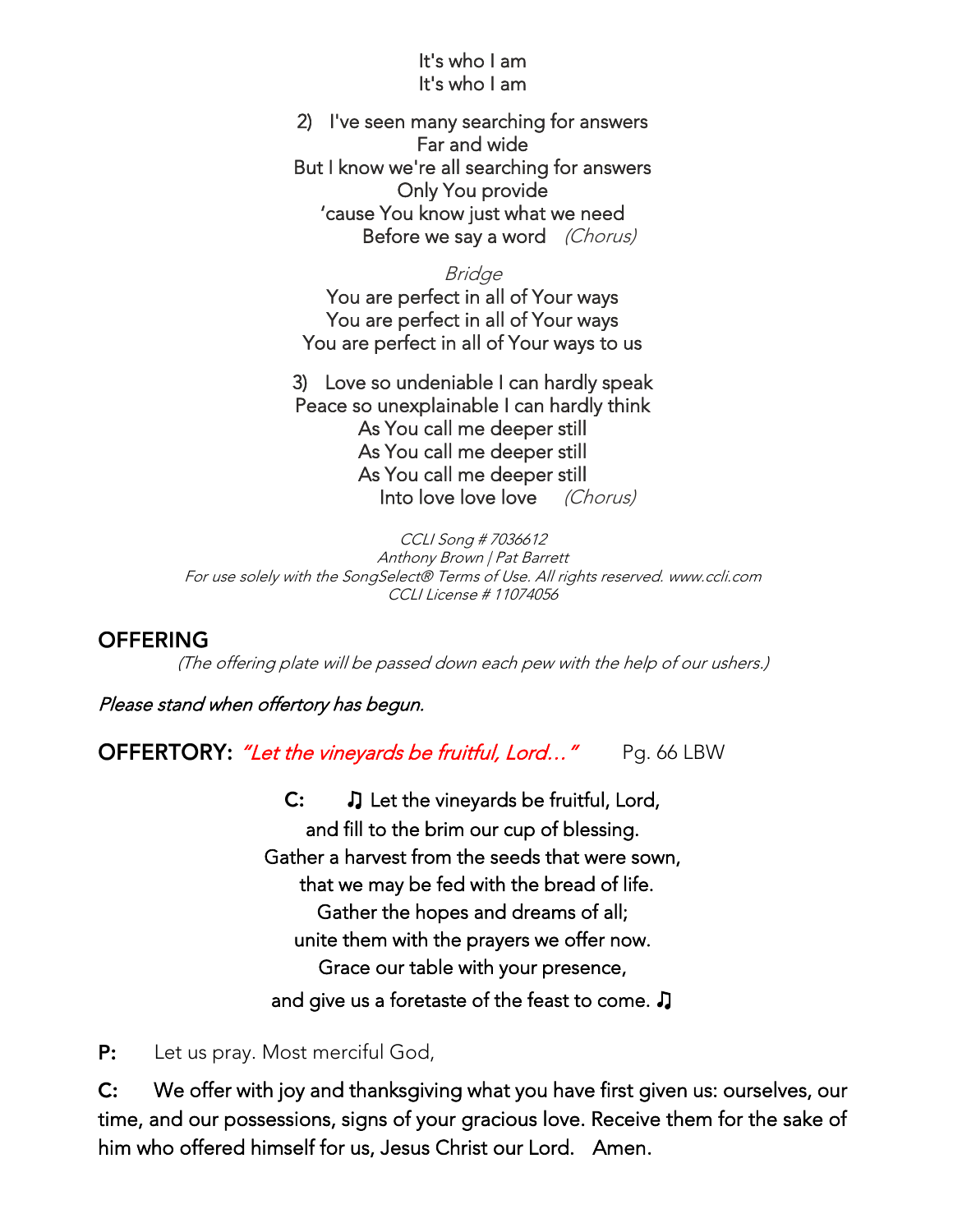# **APOSTLE'S CREED**

I believe in God, the Father almighty, creator of heaven and earth. I believe in<br>Jesus Christ, his only Son, our Lord. He was conceived by the power of the Holy Spirit and born of the Virgin Mary. He suffered under Pontius Pilate, was crucified, died, and was buried. He descended into hell. On the third day he rose again. He ascended into heaven, and is seated at the right hand of the Father. He will come again to judge the living and the dead.

I believe in the Holy Spirit, the holy Christian Church, the communion of saints, the I believe in the Holy Spirit, the holy Christian Church, the communion of saints, the forgiveness of sins, the resurrection of the body, and the life everlasting. Amen.

Please be seated.

# **PRAYERS OF THE CHURCH WORDS OF INSTITUTION and THE LORD'S PRAYER CELEBRATION OF THE LORD'S SUPPER**

If you feel comfortable, you are invited to come to the altar rail for Holy Communion. Our ushers will direct you. Please bring your communion kit with you. If you would prefer to remain in your seats, you are welcome to celebrate Holy Communion in place.

# **COMMUNION HYMNS:** "As the Grains of Wheat" WOV #705

"I Love Tell the Story" LBW #390

# **POST COMMUNION PRAYER**

C: We give you thanks, almighty God, that you have refreshed us through the healing power of this gift of life; and we pray that in your mercy you would strengthen us, through this gift, in faith toward you and in fervent love toward one another; for the sake of Jesus Christ, our Lord. another; for the sake of Jesus Christ, our Lord.

Please stand.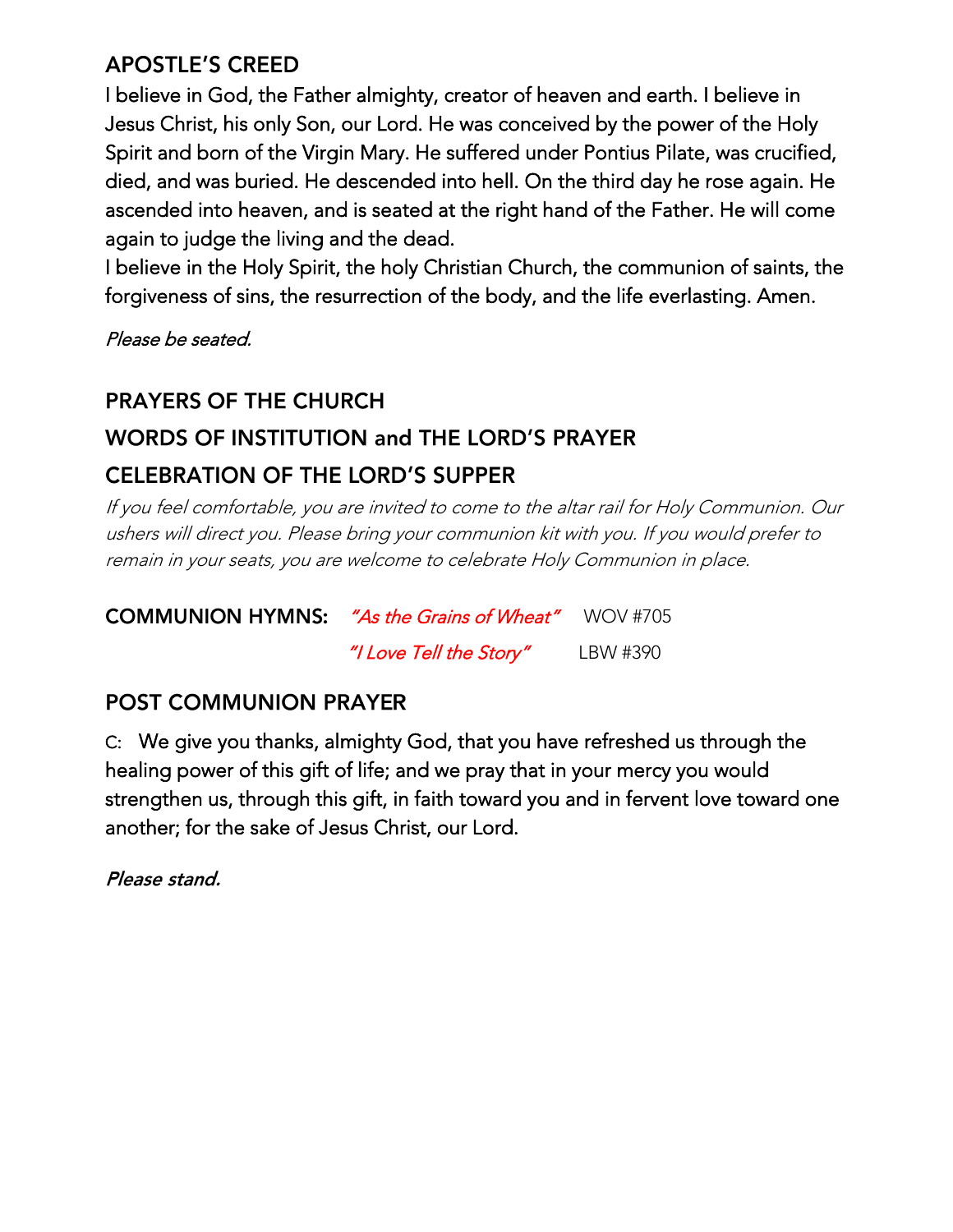**CLOSING HYMN:** "Crown Him with Many Crowns" LBW #170



5) Crown him the Lord of peace, From pole to pole, that wars may cease, Absorbed in prayer and praise. His reign shall know no end And round his pierced feet Fair flow'rs of paradise extend Their France extends their first fragrance ever sweet.

6) Crown him the Lord of years, Creator of the rolling spheres, Ineffably sublime. All hail, Redeemer, hail! For thou hast died for me: They praise and glory shall not fail Throughout eternity. Throughout eternity.

**BENEDICTION DISMISSAL** 

- A: Go In Peace To Love And Serve The Lord!<br>C: Thanks be to God!
- C: Thanks be to God!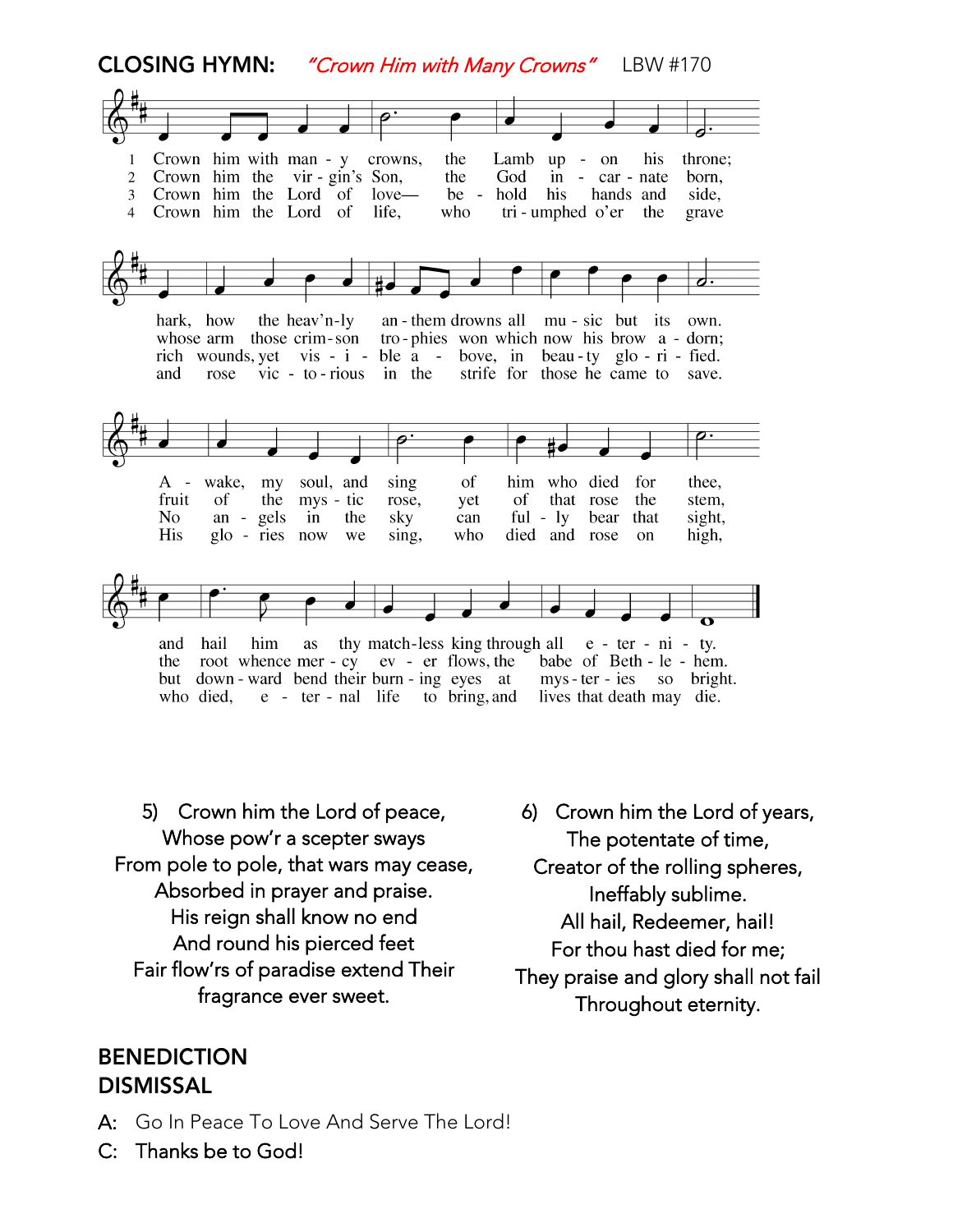# SUNDAY MORNINGS AT FAITH

worship Service – 9:00 AM Fellowship on patio following worship<br>Cundey Sebeel - 10:15,11:15,014

- Sunday School 10:15-11:15 AM<br>President 10:15-11:15 AM • Pre K-5<sup>th</sup> Grade in Educational Wing
- Adult Sunday School- \* Old Testament Class in Activity Center<br>• New Testament Class in Sanctuary

\* New Testament Class in Cancellary Lifebridge (Young Adult) meets in the Life Enrichment Center.

# "WORDS OF FAITH" BROADCAST SUNDAYS AT 8 AM ON KWED 1580 AM RADIO

Has been sponsored to the glory of God today by Faith Lutheran Church.

# **FLOWERS ON THE ALTAR**

Have been given to the glory of God by Mike and Candi Andrews in celebration of their 39<sup>th</sup> wedding anniversary.

<u>WEEKLY ATTENDANCE AND OFFERINGS:</u><br>Attendance on June 12 was 128; Month to Date (June): **\$22,248.00;** YTD Offerings and Attendance on June 12 mai 126, Month to 2016 (June): July 10:00, The Union go and<br>Misc. \$209.049.28 ... (2022 budgeted offerings is \$488.775.00)  $\frac{1}{2}$ 

| Monday, June 20    | <b>Prayer Group</b>   | 10:15 AM     |
|--------------------|-----------------------|--------------|
| Monday, June 20    | <b>Charity Circle</b> | 7:00 PM      |
| Tuesday, June 21   | Men's Bible Study     | $7:30$ AM    |
| Tuesday, June 21   | Staff Mtg.            | $9:00$ AM    |
| Tuesday, June 21   | Love Circle           | $9:30$ AM    |
| Wednesday, June 22 | Quilters              | 9:00 AM (AC) |
| Wednesday, June 22 | FLY                   | 6-8:00 PM    |

# THIS WEEK AT FAITH

# **WORKERS FOR NEXT WEEK**

Sunday, June 26: Ushers: Ed Engelhardt, Missy Sagebiel, Pat Sagebiel, Ben Weise, Roy<br>Biediger; Lay Reader: Emma Jean Becker; Greeters: Gail Herbold, John Kuempel; AV: Andrew Kuehne, Diane Gwyther; Count: Pat Sagebiel, Jud Alexander; Lock Up: Jody Alexander; Communion set up: NA; Communion clean up NA Alexander; Communion set up: NA; Communion clean up NA

# **NEW MEMBERS**

Pastor Mayer will hold a New Member class for those interested in becoming members of<br>Faith! Please see Pastor if you are interested! Text or call him at 830-426-9146. Faith! Please see Pastor if you are interested! Text or call him at 830-426-9146.

# **CHRISTIAN CUPBOARD**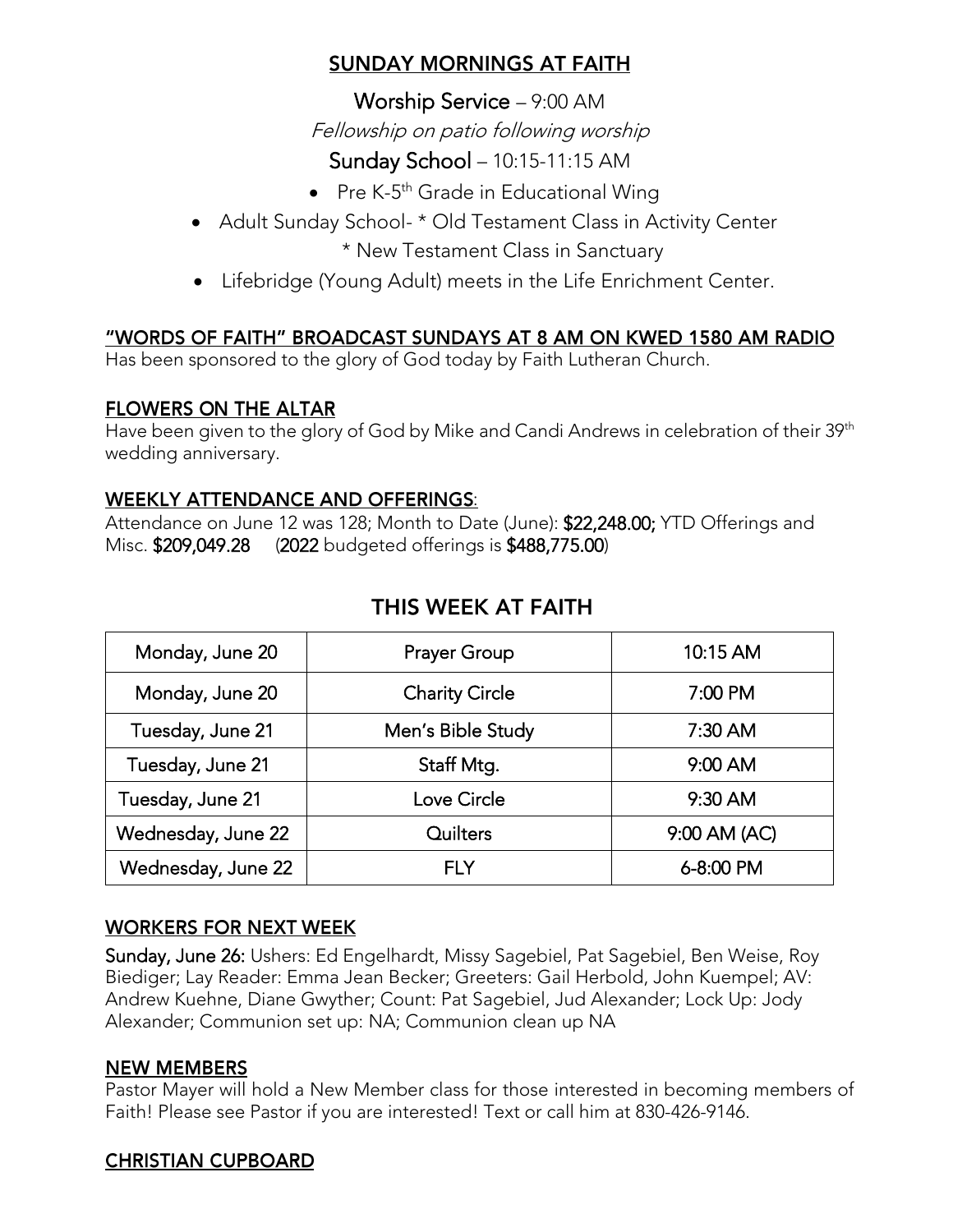Thank you're modeler you have have been dropping on herm for the Christian Cupboard.<br>Our lune item will be canned meat any variety or brand. Total number of items collected Our June item will be canned meat, any variety or brand. Total number of items collected as of June 15 is 6.

 $U$ . Military men and women  $T$ 

Kelton Lange **Canadia Cladys Fruehling** Sandy Wille Correen Dube **Conald Jackson** Harold Bogisch Brad Flippin **Corresponse Steve Foerster** Georgie Dittrich

i<br>L Julie Sagebiel Judy Saunders Nora Lavelett Nora Lavelett David Moltz **Example 20 Mike Andrews** The country of Ukraine U.S. military men and women The community of Uvalde, TX

# **SAVE THE DATES**

- $\bullet$  VBS June 27th July 1st
- FLY BEACH GATHERING July 17<sup>th</sup>-20<sup>th</sup>

## **PRESCHOOL HELP**

Our preschool staff is looking for a small group of volunteers to help with some "honey do" projects that occasionally come up around campus. This "work crew" would not need to meet every week, but maybe a semi-regular basis when there are small jobs that come up. PLEASE see director Lisa Owen if you are interested in helping! 830-379-7074 830-379-7074



# PRESCHOOL NEWS AND ANNOUNCEMENTS

Conservation approves the conservation in the making a purchase in-store or on-line or on-<br>(qualifying school supplies), provide Faith Lutheran Preschool's ID #70247418 and we will<br>receive 5% back in credit for free suppli receive 5 back to see the qualifying supply list supplies to see the qualifying supply list.

Faith Lutheran Preschool is currently **looking for a Pre-K teacher**. A bachelor's degree in<br>Education and experience is preferred. Requirements: must enjoy smiles, hugs, and laughter, must be loving, energetic, and patient; will be responsible for planning lessons and communicating with parents; CPR and first aid training will be needed. and communicating with parents; CPR and first aid training will be needed.

FLP is also in search of a Pre-K teacher's aide. Experience in childcare is preferred.<br>Requirements: must enjoy smiles, hugs, and laughter, must be loving, energetic, and patient; will assist the Pre-K teacher in the classroom and on the playground; will help with extended care in the afternoons and throughout the summer. CPR and first aid training will be needed. will be needed.

# PHOTO DIRECTORY

We are still missing several PICTURES for our printable/digital Church Directory!<br>Please send your family or individual pictures to **communications@faithsequin.org** 

to get them included! You are also free to just grab Roxanne after service and have her take a quick photo of you!

# LCMC TEXAS DISTRICT ANNUAL GATHERING